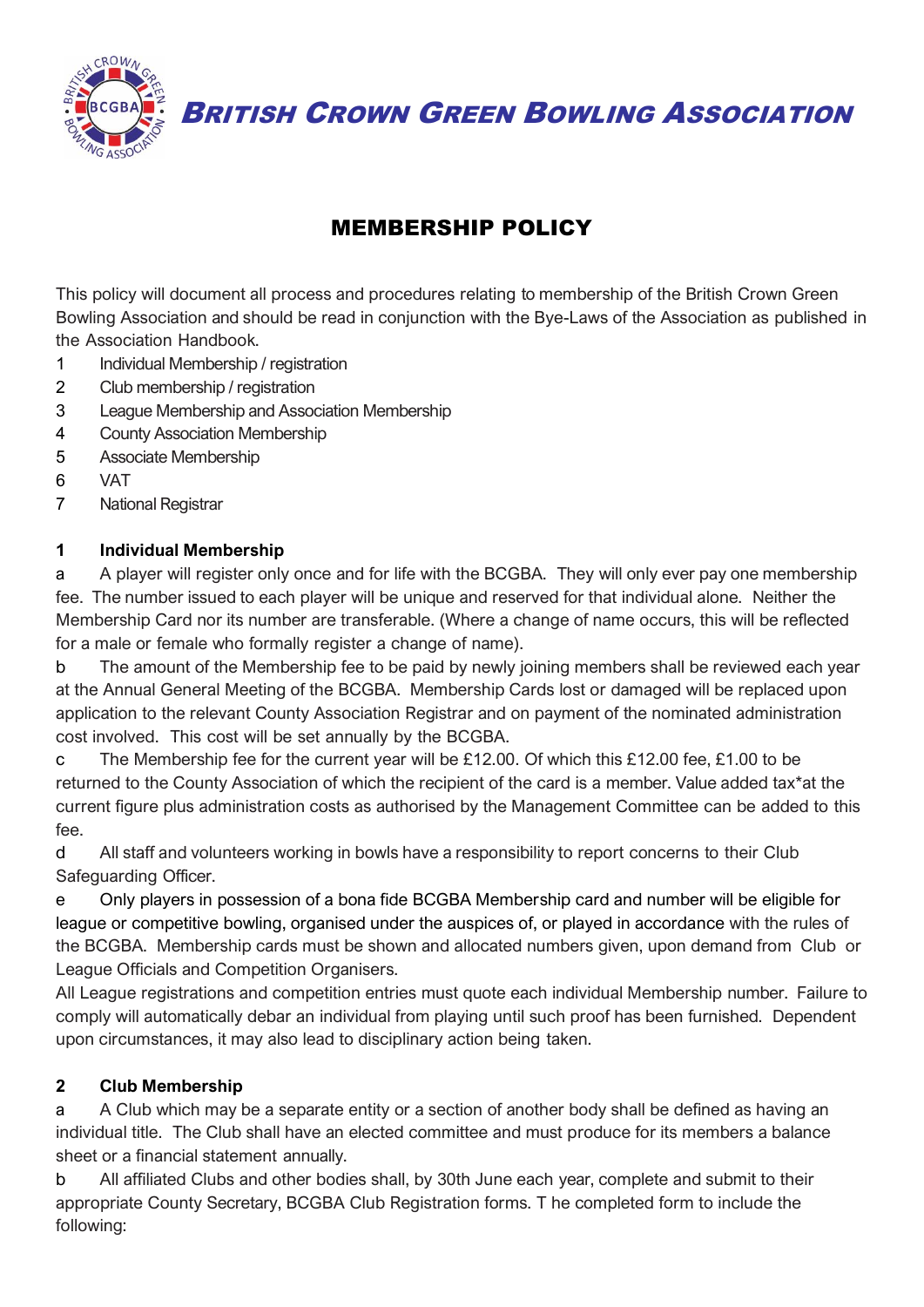- (i) The name, contact e-mail address (if available) and address of the Secretary.
- (ii) The location of the club and green including postcode where available.
- (iii) A list of all their registered members together with their BCGBA membership numbers.
- (iv) The leagues to which they belong.
- (v) Details of any other counties to which it is affiliated.

(vi) The name of the Issuer and Reference Number of Public Liability cover held, such cover to include as a minimum £2 million cover in respect of:

c The club or other affiliated body's Public Liability in respect of death of, injury to, damage to the property of, club members, opponents, members of the public, arising from playing in, officiating at, or attending, games of bowls at the club's premises or green.

d The club's member's Public Liability in respect of death of, injury to, damage to the property of, club members, opponents, members of the public, arising from playing in, officiating at, or attending, games of bowls at any premises on behalf of the club or affiliated body.

e In the case of affiliated bodies other than clubs, such cover to include any persons playing in or officiating at, events organised by that body.

Clubs, Leagues or Associations not complying with this Bye Law in its entirety will be suspended until all requirements are met.

f All Clubs must keep an up to date list of all their BCGBA Registered members. This list must be readily available for inspection upon request from any BCGBA registered player.

g Any Club playing in a League which is affiliated to a County other than its own, must also affiliate to that County. Any League, Association or Club which refuses to affiliate to its County Association shall be suspended along with all its registered members, from playing any form of competitive Crown Green Bowls, until the affiliation fee is paid.

h All Clubs affiliated to one or more counties shall pay, via the county of their primary affiliation, an annual BCGBA fee of £35.00. This sum to be paid before 30th June each year. Counties shall retain 5% of all such monies collected on behalf of BCGBA as an administration fee. Any club failing to comply by that date will, together with all its registered members, be suspended from playing any form of competitive Crown Green Bowls until the sum due is paid. Clubs in default from the previous year shall remain suspended until all past dues are paid.

I No member of any Club shall be permitted to transfer his membership to any Club concerned with the Association until such time as he has fulfilled his financial obligation to the Club from which he is retiring.

j Each Club shall be required to purchase a minimum of one Association Handbook annually.

k All Club Registration forms shall be sent to the BCGBA National Registrar by 31 July. The Club Fee shall be sent to the BCGBA Financial Officer by 31 July. They may register new players then or at any time thereafter throughout the year.

# **3 League and Association Membership**

All Leagues and Associations affiliated to one or more counties shall pay, via the county of their primary affiliation, an annual BCGBA fee of £10.00. The sum to be paid before the 30th June each year. Counties shall retain 5% of all such monies collected on behalf of BCGBA as an administration fee. Any League or Association failing to comply by that date will, together with all its registered members, shall be suspended from playing any form of competitive Crown Green Bowls until the sum due is paid. League or Association in default from the previous year shall remain suspended until all past dues are paid.

### **4 County Association Membership**

a Any Bowling Association, or organisation which may be deemed by the Management Committee to be of County Status (hereinafter referred to as a County Association), shall be eligible for membership, and must be duly proposed and seconded and approved by the Management Committee and confirmed by at least two thirds majority of the votes cast at a General Meeting before being admitted. Prior to the General Meeting the National Administrator/Chief Executive shall give at least 42 days notice of the application to all County Associations in membership. The stated method shall also